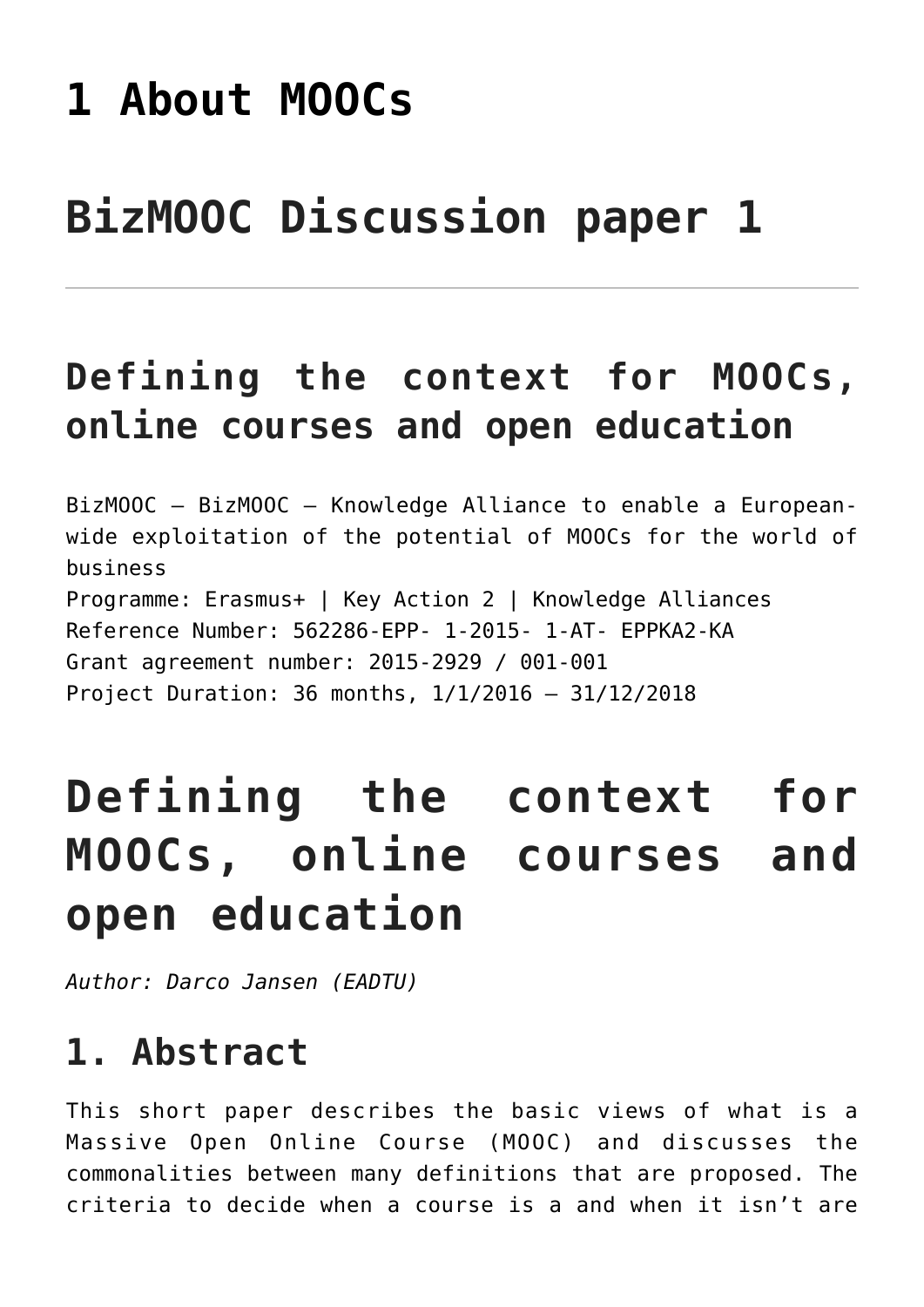open to many interpretations. In this respect a European collaborative has developed a clear operational definition. Next, it is demonstrated that the MOOC have strong connections to both open and online education. As such these educational concepts are described as well and positioned in relation to MOOCs.

## **2. Introduction**

MOOC stands for Massive Open Online Courses. MOOCs have made headlines in higher education over the last years and generated a lot of discussion amongst educators, higher education institutions, government policy makers and private companies. No subject in educational technology in recent years has generated as much excitement and concern amongst the academic community as MOOCs. The media coverage, although somewhat diminishing, is huge compared to all other educational innovations in previous decades. It created interest of both private and public stakeholders resulting in serious investments.

What is seen as a MOOC is open to interpretation. There does not exist an unambiguous, straightforward definition of a MOOC that is broadly accepted. Every letter in MOOC is negotiable (see figure 1) and there is a lot of discussion going on about the meaning of each letter. Consequently each MOOC initiative (like BizMOOC project) is potentially ill-defined as well. supported in numerous other fields of human activity, including social, academic and cultural behaviour.

The MOOC territory is still very much a space of innovation and experimentation. It is therefore understandable why researchers in this emerging field of online education practice have not reached yet a standard definition for massive open online courses. Important differences can be identified in how this phenomenon is perceived by the various communities of practitioners.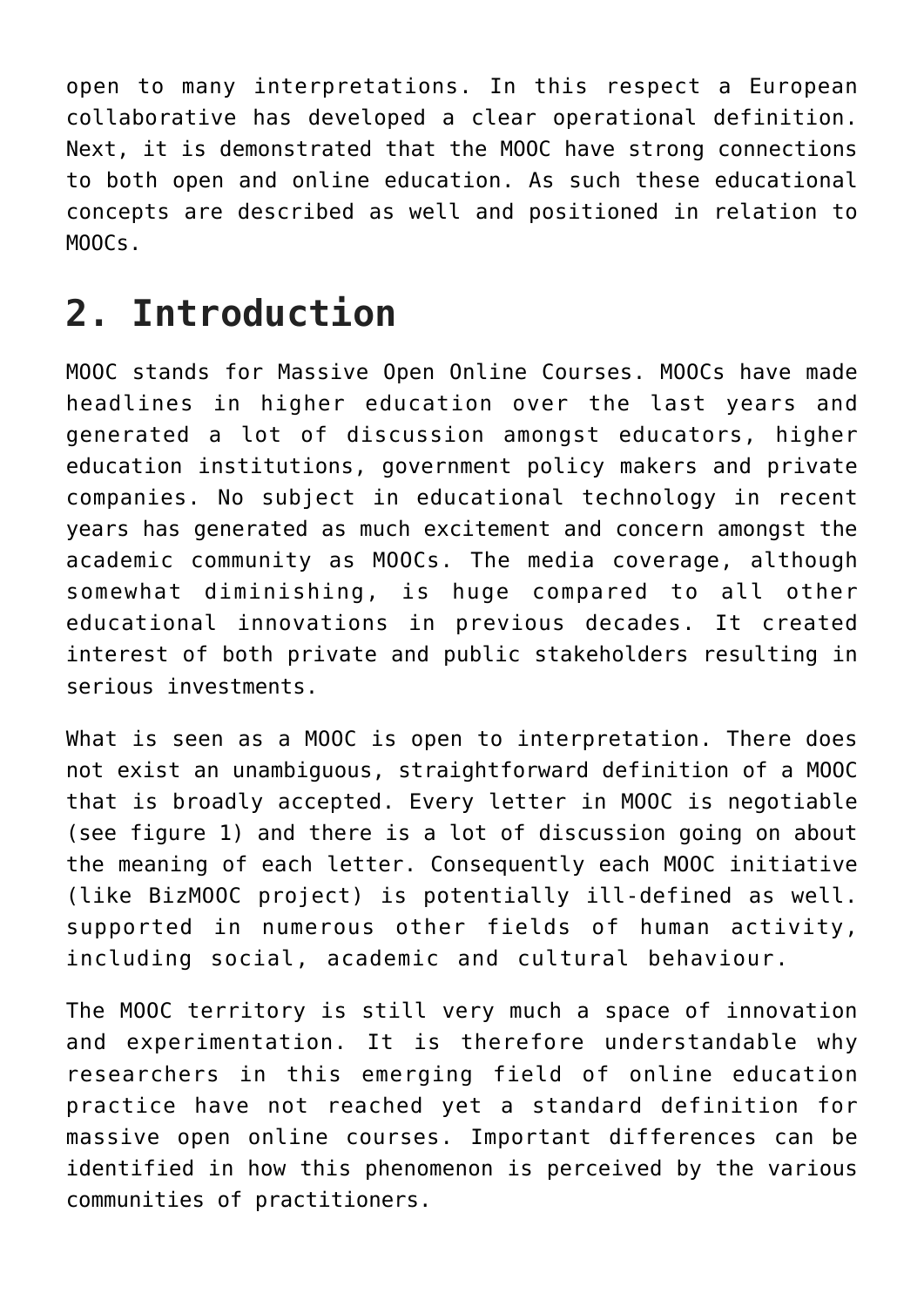

*Figure 1: MOOC poster explores the meaning of "Massive Open Online Courses" by Mathieu Plourde1 (CC-BY licenced) (<https://www.flickr.com/photos/mathplourde/8448541815>)*

# **3. MOOC definitions**

### **International Context**

Selwyn, Bulfin, & Pangrazio (2015) state that "*MOOCs are courses available to masses of online learners for little or no cost*". The definition proposed by Wikipedia ([http://en.wikipedia.org/wiki/Massive\\_Open\\_Online\\_Course\)](http://en.wikipedia.org/wiki/Massive_Open_Online_Course) is more extended: "*an online course aimed at unlimited participation and open access via the web. In addition to traditional course materials such as videos, readings, and problem sets, MOOCs provide interactive user forums that help build a community for students, professors, and teaching*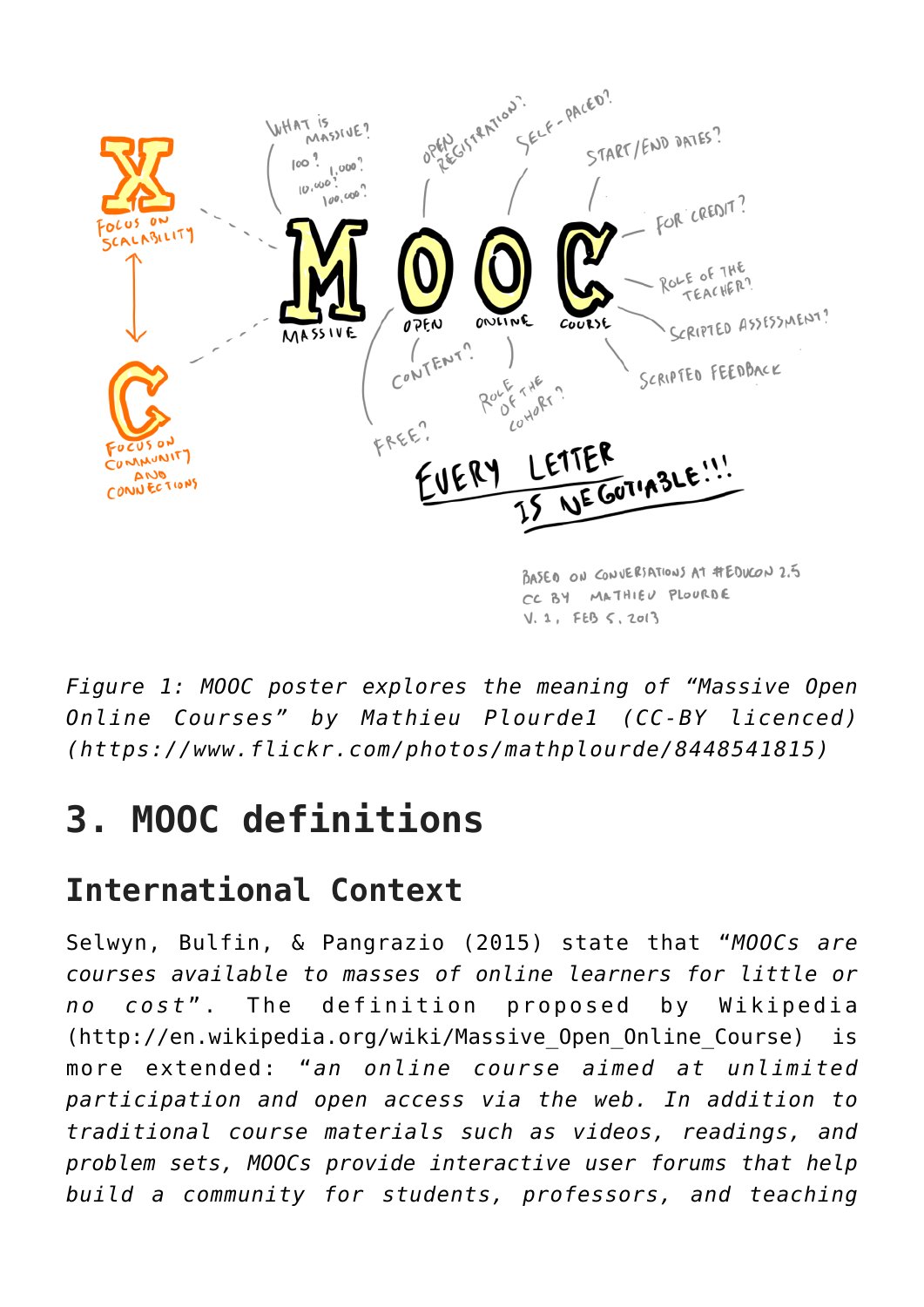```
assistants".
```
However, these definitions are not strict and can be disputed. The Commonwealth of Learning (2015) proposes a definition that already includes some specification:: "*A MOOC is an online course that requires no prior qualifications for entry, can be accessed by anyone who has an Internet connection, and includes large or very large numbers of learners*". However, this also creates some discussion related to prior qualifications needed for entry, but in many cases prior qualifications are necessary to understand and success in the course.

#### **European Context**

In the framework of the pedagogical research developed as a collaboration with different EU-funded MOOC projects, a more comprehensive definition was adopted *"an online course designed for large number of participants that can be accessed by anyone anywhere, as long as they have an internet connection, is open to everyone without entry qualifications and offers a full/complete course experience online for free*" (Brouns et al., 2014). In 2015, this definition has been validated amongst European institutions (Jansen et al., 2015). In addition different criteria for MOOC development were defined as well ([http://www.openuped.eu/images/docs/Definition\\_Massive\\_Open\\_On](http://www.openuped.eu/images/docs/Definition_Massive_Open_Online_Courses.pdf) line Courses.pdf), for example related to massive dimension and scalability (The pedagogical model of the course is such that the efforts of all services (including of academic staff on tutoring, tests, etc.) does not increase significantly as the number of participants increases).

### **Overall characteristics of MOOC definitions**

Bates (2015) specifies the essential elements behind each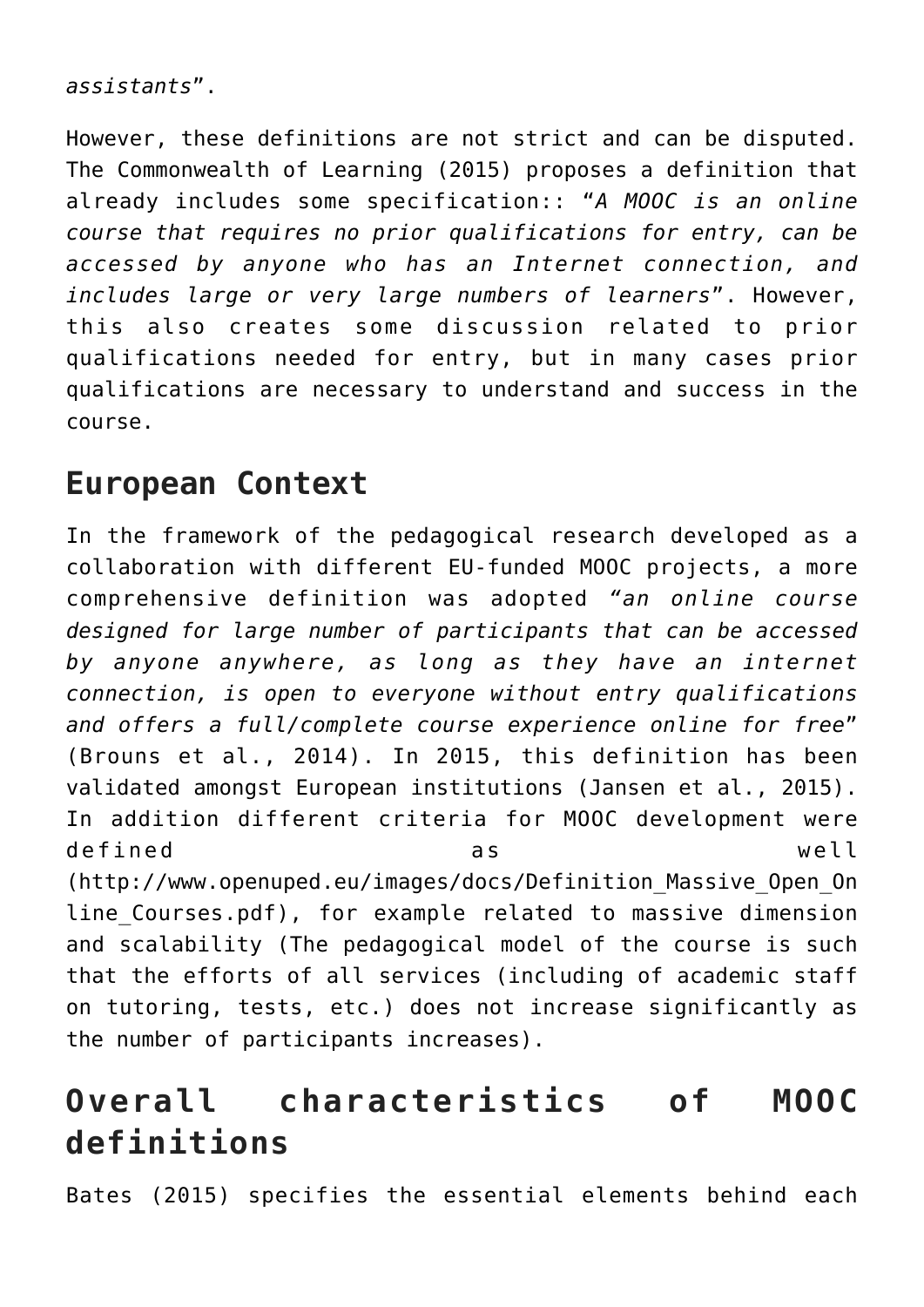acronym of MOOC. Common in these definitions are the following aspects to give meaning to the elements of a MOOC:

- **M**assive: designed for in theory unlimited number of participants. This means that the course is designed such that the efforts of all services does not increase significantly as the number of participants increases.
- **O**pen: access to the course is free without entry qualifications.
- **O**nline: the full course is available through the internet.
- **C**ourse: the offering is a course, meaning that it offers a complete learning experience, i.e. structured around a set of learning goals in a defined area of study and includes the course materials, quizzes, feedback, examination and certificate of completion.

The discussion is about what are essential definitions of each of those characteristics. For each of the elements different opinions are available. Dependant on which opinion one adheres to, the scope of what can be called a MOOC can be narrower or broader. To name a few differences:

- Open can be narrowed down to free availability only ; learning materials are not available under an open license) ; not all MOOC are open accessible (e.g., age limit, sanctioned countries)
- Online can be limited to all learning materials are available online during course period and some elements of a MOOC are only available offline
- Course can be narrowed down to exclude a certificate or even exclude any form of (formative) assessment.

Consequently, some online courses are not a MOOC according to the more strict definition.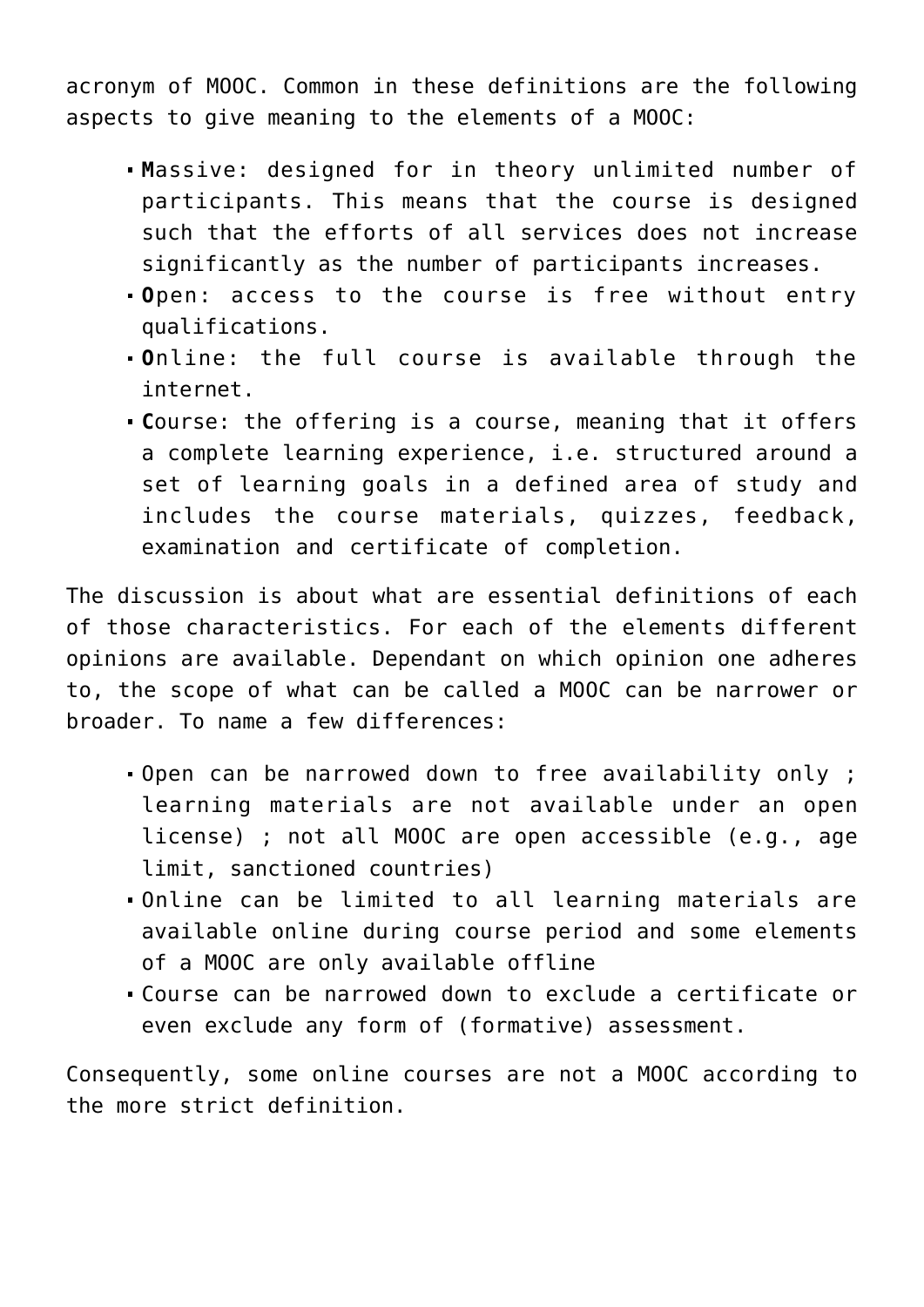## **4. MOOCs as part of a bigger movement**

#### **MOOCs and open education**

MOOC can be seen as a form of open education offered free through online platforms. The (initial) philosophy of MOOCs is to open up quality higher education to a wider audience. However, although the concept of open education is often mentioned, it is not usually combined with a clear and solid description of what the term means. What "open" means in open education has been the subject of some debate (Open Education Handbook, 2014) and is increasingly becoming associated with "*free*" only. Note for example that the Open Education Consortium focusses its description to the free and open sharing in education [\(http://www.oeconsortium.org/about-oec/](http://www.oeconsortium.org/about-oec/)).

In his book "The Battle for Open", Martin Weller (2014) gives an overview of the open movement, and concludes that "adopting a single definition is counter-productive" and that motivations for the open approach are the most important. In the traditional historical context open education is aimed at education for people with no or limited access to the educational system. In a somewhat broader context it is recognised that primarily open education is associated with removing barriers to education (Bates,2015). Instead of providing a definition one could adopt the following statement related to the most common referred purpose of open education: *The aim of open education is to increase access to and successful participation in education by removing barriers and offering multiple ways of learning and sharing knowledge*.

This potential of open education was strongly marked by the Cape Town Open Education Declaration (Shuttleworth/OSF, 2008). Note that the above aim of open education is not related to barriers of access only (i.e., not only aimed at the entry barriers), but at all barriers along the learning paths.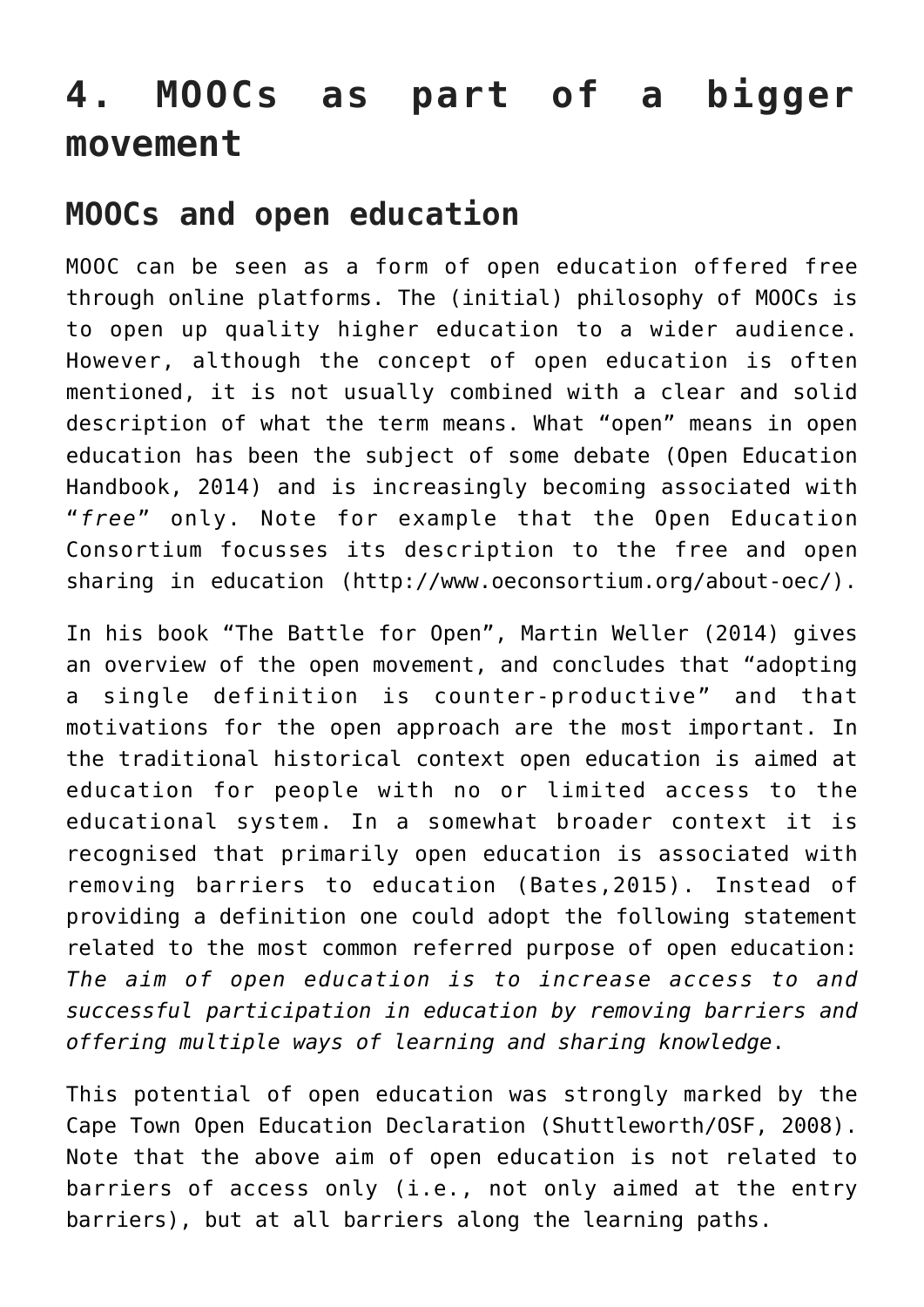In this context, MOOCs form part of open education and should be defined as such. Mulder and Jansen (2015) explore if MOOCs can be instrumental to open up education. They conclude that some barriers will not or probably cannot be removed easily by MOOCs and ther providers. Moreover MOOC themselves do create other barriers like network connectivity (learners need good internet connection), digital literacy and for now also cultural language barriers (as still most MOOC are from Western countries in English). They state that in general MOOCs are (still) a promising tool for open education.

#### **MOOCs and online education**

It is important to know that online education is not the same as open education. Moreover, like with MOOC and open education, it is hard to define a broad accepted definition of online education. For example the following definition of online courses exists:

A course where most or all of the content is delivered. Online (>80% of content is delivered online). Typically there are no face-to-face meetings (<http://www.onlinelearningsurvey.com/reports/gradelevel.pdf>, page 7). An umbrella term used to describe any education or training that occurs online. In online education the learning is a result of (online facilitated) experiences that are not constrained by time and/or distance. The label 'online' applies to both delivery of course material and to the interaction between teachers and learners, and between learners (<http://empower.eadtu.eu/glossary#O>).

All course activity is done online; there are no required face-to-face sessions within the course and no requirements for on-campus activity (<http://onlinelearningconsortium.org/updated-e-learning-definitions/>).

In the context of MOOCs, online courses must be seen as a course that is offered fully online. If it's not, then it's a blended or hybrid course. The deciding factor should not be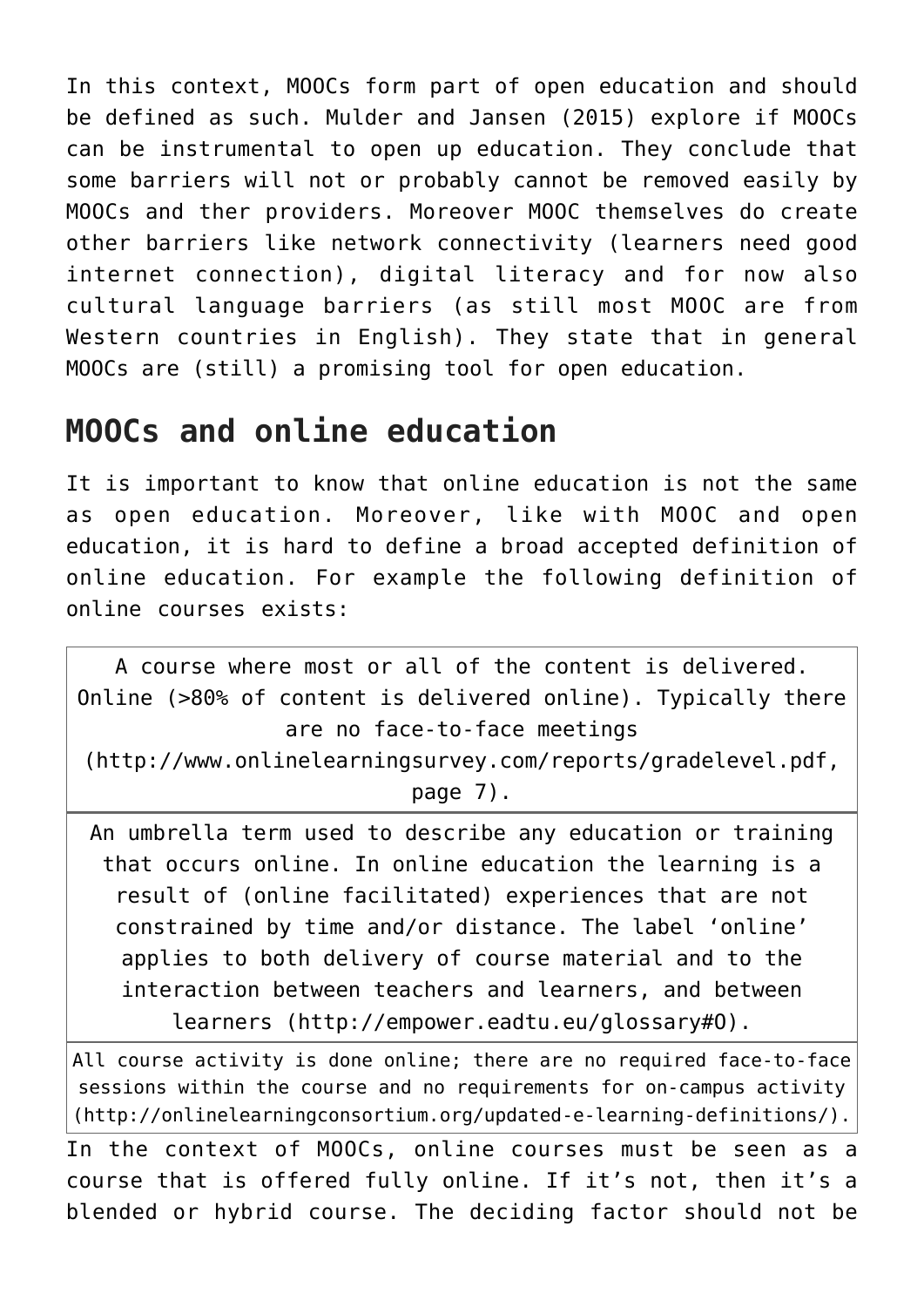only related to the amount of course content offered online but all other course elements as well (i.e., study guide / syllabus, educational content, facilitation of (academic) interaction, activities/tasks, tests, including feedback, assessment and exam). As such even if a single in-person, oncampus class is scheduled and required, then the course is blended. Thus, students in online courses rarely if ever need to step on campus.

#### **How does a MOOC differ from an online course?**

In relation to the MOOC definition it is essential to understand the differences with other educational provision. For example MOOC differ from 'regular' online courses by at least three aspects

- MOOC are designed for in theory unlimited number of participants and as such are related to the scalability of education services
- MOOCs are for some part open, at least are accessible for free without entry qualifications.
- All elements of course provision are provided fully online

Consequently different acronyms for different kind of online or blended courses are proposed:

- SPOC (**S**mall **P**rivate **O**nline **C**ourses) ([https://en.wikipedia.org/wiki/Small\\_private\\_online\\_cour](https://en.wikipedia.org/wiki/Small_private_online_course) [se\)](https://en.wikipedia.org/wiki/Small_private_online_course)
- ROOC (**R**egional **O**pen **O**nline **C**ourse)
- TORQUE (**T**iny, **O**pen-with-**R**estrictions courses focused on **QUality** and **Effectiveness**) ([http://www.let.ethz.ch/projekte/closed/Concept\\_TORQUE\\_E](http://www.let.ethz.ch/projekte/closed/Concept_TORQUE_ETHZ.pdf) [THZ.pdf](http://www.let.ethz.ch/projekte/closed/Concept_TORQUE_ETHZ.pdf))
- DOCCs (**D**istributed **O**pen **C**ollaborative **C**ourse) [\(http://femtechnet.org/docc/\)](http://femtechnet.org/docc/)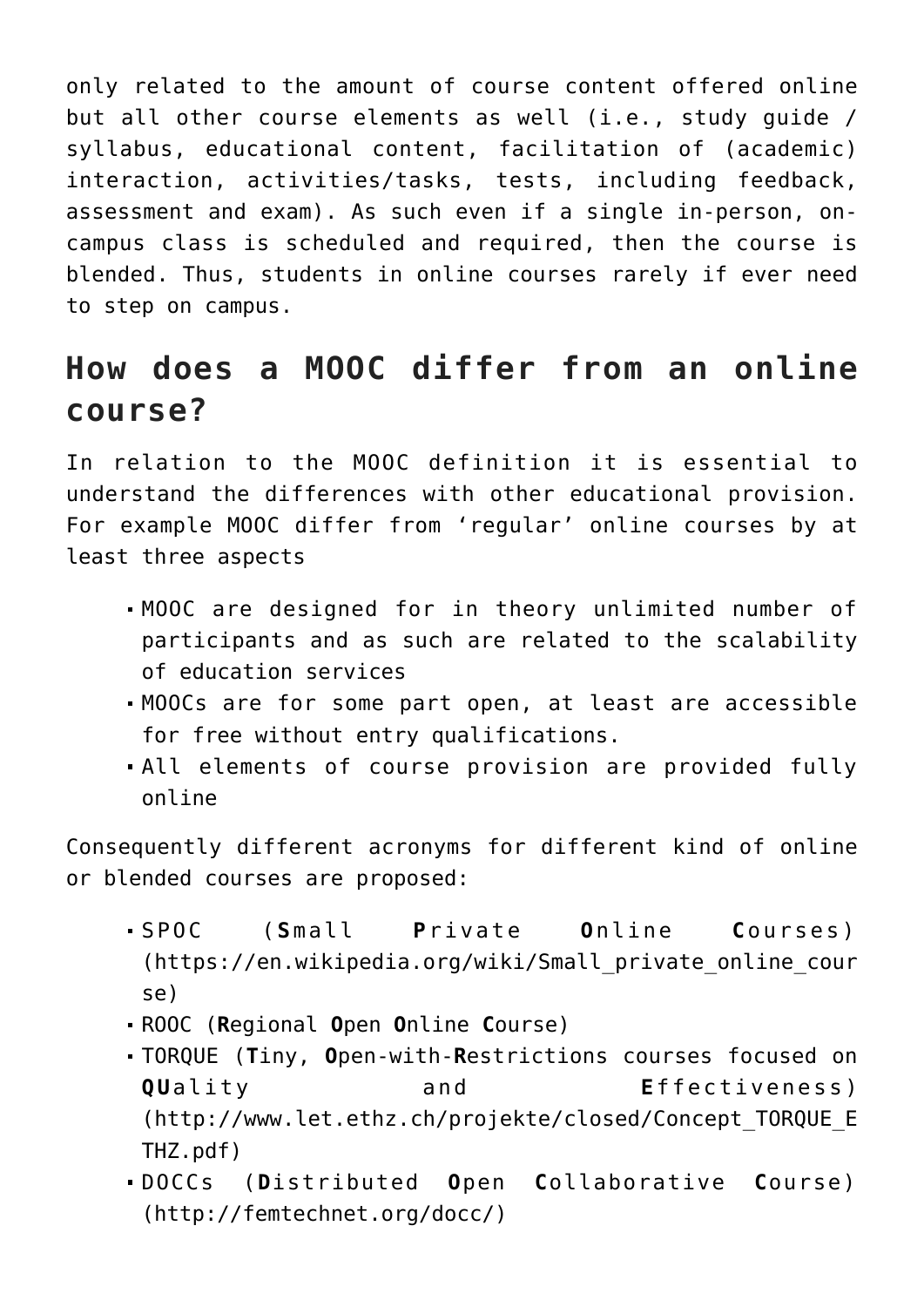- SMOC (**S**ynchronous **M**assive **O**nline **C**ourse)
- MOORs (**M**assive **O**pen **O**nline **R**esearch ([https://en.wikipedia.org/wiki/Massive\\_online\\_open\\_resea](https://en.wikipedia.org/wiki/Massive_online_open_research) [rch\)](https://en.wikipedia.org/wiki/Massive_online_open_research)
- OOC (**O**pen **O**nline **C**ourse)

Some of the above abbreviations might even not be characterised as online course as they require attendance to class room at a campus. The above type of online courses differ from MOOCs by some essential elements, mainly they limit the number of participants. Note that these type of online course can, for part, still be open by removing some barriers to education but are not open to everyone. And as such they are still contributing to the opening of education for all by designing a course to a limited by still multiple target group.

## **5. Conclusions**

Although there are different definitions, open and online education are recognized as underlying principles behind MOOCs. What's unique about a MOOC is partly related to the embracing of both the open (for free, no-entry requirements – open to everyone) and online component of education. The scalability and massive dimension seems the main driver behind the MOOC movement. There is no precise number to define "massive" and it might even depend on characteristics like the number of people speaking the language of the MOOC offered. It's generally agreed that in MOOCs the number of participants is larger than can be teached in a 'normal' campus class room AND that the design of the MOOC is scalable ('designed for in theory unlimited number of participants'). In this context the definition as agreed on by many European MOOC initiatives (Jansen et al, 2015) seems to be the most operational, also as it defines various criteria for an open and online course to be a MOOC.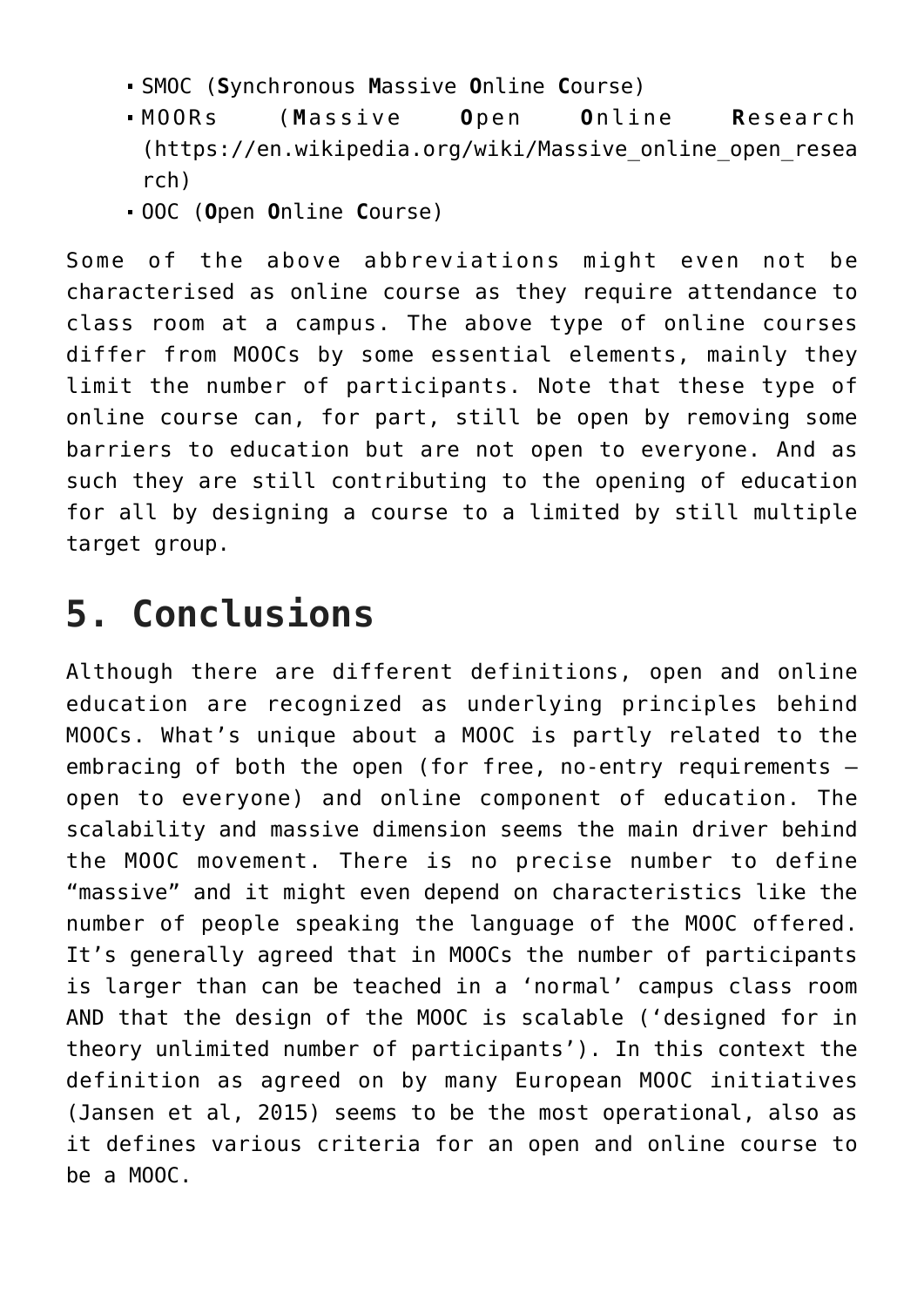Due to the success of MOOCs many other, almost similar, abbreviations are used. Consequently, MOOCs and the term 'open' are also misused to boost sales and increase funding, e.g. using the word MOOC in funding applications increases the success rate significantly. Especially if there is no clear definition anyone can claim to be involved in open and online education, MOOCs, etc. Other parties with more private and commercial intentions are increasingly using these hype words to sell their products or to get additional funding for their efforts. I.e., commercial and private products are labelled as MOOCs in order to boost sales despite failing to comply with the criteria – definition of MOOCs let alone to comply with their initial goals. The term used for these practices is called 'MOOCwashing' (Bell, 2012), comparable with greenwashing, which is when environmentally unfriendly products are positioned as green and eco-friendly in order to boost sales (Weller, 2014). It is therefore essential to adopt a clear definition of concepts of MOOCs and open and online education.

#### **Note**

## **References**

Bates, A. W. (2015). *Teaching in a digital age. Guidelines for designing teaching and learning for a digital age.* Retrieved from<http://opentextbc.ca/teachinginadigitalage/>

Bell, K. (2012, July 18). MOOC-washing [Blog post]. Retrieved from<https://kevinbell.wordpress.com/2012/07/18/mooc-washing/>

Brouns, F., Mota, J., Morgado, L., Jansen, D., Fano, S., Silva, A., & Teixeira, A. (2014). A networked learning framework for effective MOOC design: the ECO project approach. In A. M. Teixeira & A. Szücs (Eds.), *8th EDEN Research*